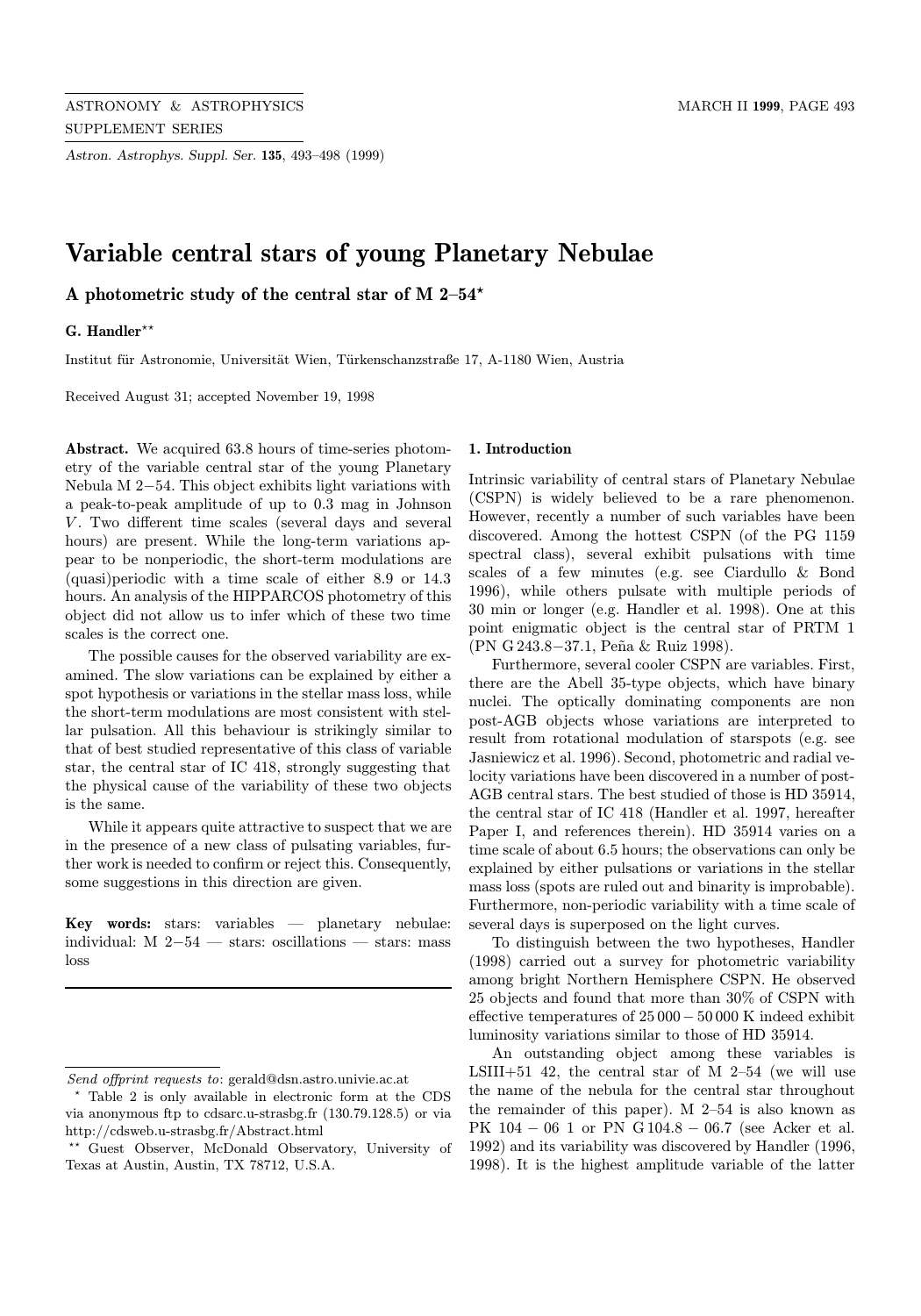Table 1. Journal of the observations

| Date            | Start   | Length |
|-----------------|---------|--------|
| $(\mathrm{UT})$ | (UT)    | (hrs)  |
| 23 Sep. 97      | 2:18:00 | 8.3    |
| 25 Sep. 97      | 8:39:20 | 1.7    |
| 28 Sep. 97      | 6:00:40 | 2.5    |
| 30 Sep. 97      | 5:26:10 | 2.4    |
| 1 Oct. 97       | 2:26:00 | 4.9    |
| 2 Oct. 97       | 1:55:20 | 7.9    |
| 3 Oct. 97       | 1:37:50 | 7.8    |
| 4 Oct. 97       | 3:14:10 | 6.5    |
| 5 Oct. 97       | 3:38:10 | 5.4    |
| 6 Oct. 97       | 3:03:10 | 5.6    |
| 7 Oct. 97       | 4:16:00 | 1.0    |
| 9 Oct. 97       | 1:30:30 | 7.9    |
| 10 Oct. 97      | 1:44:00 | 1.9    |
| Total           |         | 63.8   |

group found so far: its light variations reach 0.3 mag in Johnson V without removal of the nebular contribution to the measurements, i.e. the intrinsic amplitude is even higher. For this reason and since M 2–54 is significantly cooler than HD 35914, it was considered to be a promising target for a more detailed study. The results of such an effort are reported below. Furthermore, variability of M 2– 54 was also detected in HIPPARCOS photometry (ESA 1997). These measurements are analysed as well.

### 2. Observations and reductions

Photoelectric time-series photometry of M 2–54 was acquired with the 0.9 m telescope at McDonald Observatory, Ft. Davis, Texas, U.S.A. It was attempted to obtain runs as long as possible to be able to sample a full cycle of the variations during one night of measurement. Furthermore, since experience with HD 35914 (and M 2–54) showed that mean light variations with time scales of several days can be exhibited by the objects studied, a long time baseline is required to examine those in detail. We awarded three weeks of observing time, and an overview of the acquired measurements is given in Table 1.

Our measurements were carried out differentially with respect to the comparison stars HD 235981 ( $V \approx 9.2$ , F0) and HD 235982 ( $V \approx 9.8$ , F8) already used during the discovery observations. Depending on the brightness of sky background, either a  $27''$  or a  $36''$  aperture was used. Both included the whole nebula, which has an angular diameter of  $4''$  (Acker et al. 1992). The Johnson V filter was used, since it represents the best compromise between minimizing the influence of the nebula and maximizing the number of photons counted. We integrated for 60 s on the comparison stars, while we measured the brightness of M 2–54 for 100 s (since it is much fainter than the comparison stars). This yielded a mean separation of 6.5 min between consecutive data points.

Data reduction was started with subtraction of sky background (due to the low count rates, no correction for coincidence losses was applied). Then we corrected the data for extinction by fitting straight lines to the nightly magnitude vs. air mass plots of the comparison stars. The mean extinction coefficient from both comparison stars was adopted for all objects measured. Finally, the times of observation were converted into Heliocentric Julian Date (HJD), the nightly light curves were joined into a combined data set, differential magnitudes were calculated and subjected to further analysis. We note that we did not attempt to perform a subtraction of the nebular contribution to the data, since only one instrumental setup was used for the observations and since the intrinsic amplitudes of the light variations are not important for the interpretation of the results.

No evidence for variability of either of the two comparison stars was found; an amplitude spectrum of the differential measurements of these objects showed no peak higher than 0.7 mmag. The standard deviation of a single comparison star measurement was 2.4 mmag, confirming the excellent photometric conditions during the observations. However, this cannot be taken as an estimate for the accuracy of the measurements of M 2–54: for this  $V =$ 12.1 mag object we estimate an rms error of 5.0 mmag per single data point. The observed light variations of M 2–54 are given in Table 2 (available only at CDS) and displayed in Fig. 1.

#### 3. Analysis of the light curve

We made use of a period-finding package consisting of single-frequency Fourier and multiple-frequency leastsquares techniques (Breger 1990). First, an amplitude spectrum of the whole data set was computed out to the Nyquist frequency ( $\approx 100$  cycles/day). No variations with time scales shorter than 2 hours were found and therefore the analysis was restricted to frequencies smaller than  $12 \text{ c/d}.$ 

In Fig. 1 one can readily see that two different kinds of variability are present: long-term variations with a time scale of days and variations with a time scale of several hours; this is quite similar to the behaviour of HD 35914 (Paper I).

We first searched for possible periodicities in the long-term variations, since these appear to dominate the light curve. No periodic signals were found, again similar to HD 35914. Therefore, we turned to the short-term variability.

However, at this point caution is warranted: to examine the faster variations, one first needs to filter out the long-term variability, e.g. by adjusting the nightly zeropoints. Since we never observed a full cycle of the shortterm variations during a single night, this can generate artifacts. In particular, signals with periods longer than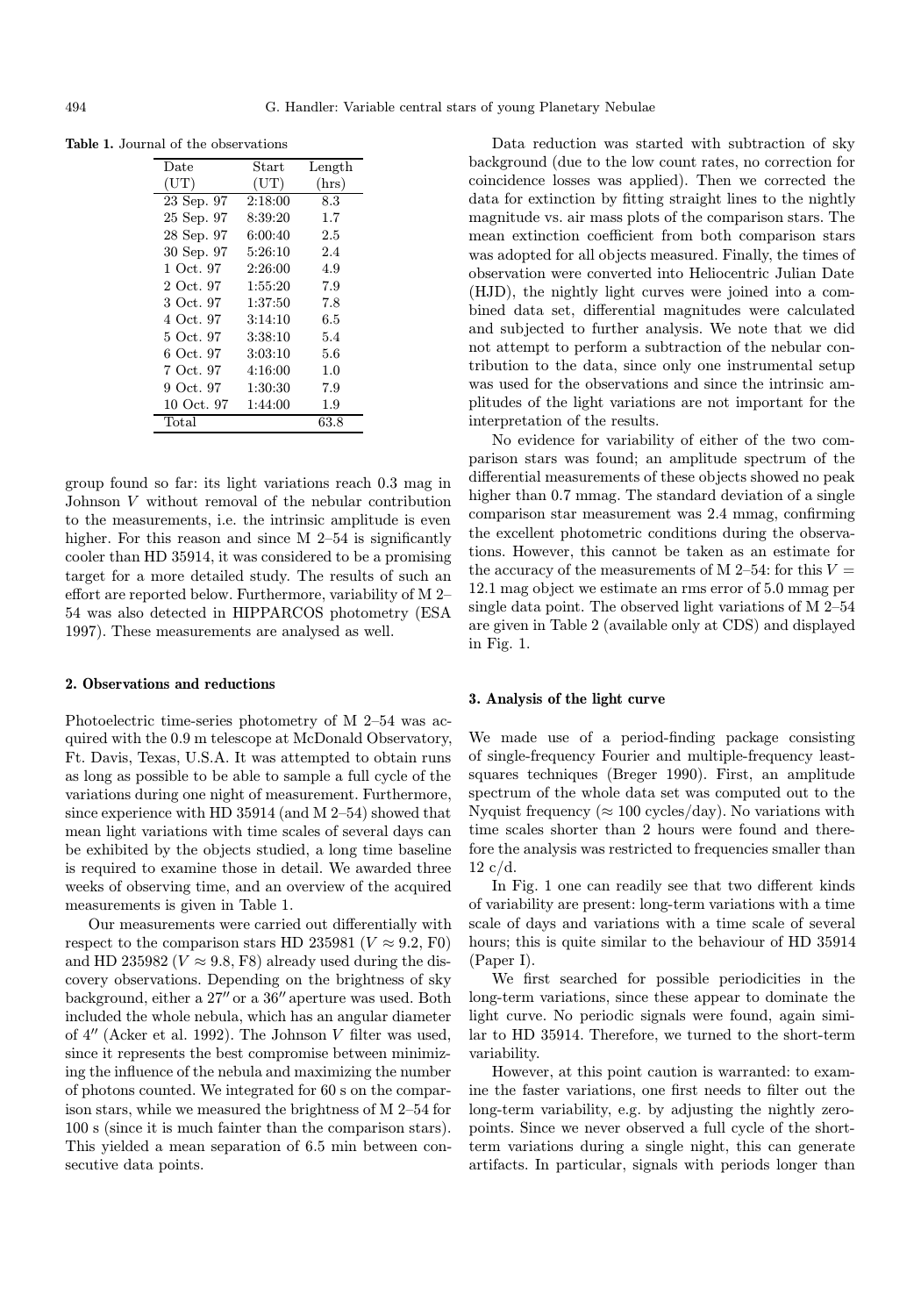

Fig. 1. The light curve of M 2–54 during our observations. Magnitudes are relative to those of the brighter comparison star (HD 235981). Variability with a total amplitude of 0.3 mag is obvious

an observing night will be suppressed. We refer to Paper I for a more detailed discussion of this problem (and how to take care of it).

To start a search for a typical time scale present in the short-term variations, we begin with an estimate of its possible range. As can be seen from Fig. 1, we never covered a full cycle during a single observing night. Therefore, the time scale must be longer than 8 hours.

Keeping the limitations explained above in mind, we set all nightly mean magnitudes to zero and calculated an amplitude spectrum of these data. This is shown in Fig. 2. A peak at 2.69 c/d with its alias structure dominates. To check how much the zeropoint adjustments affect this analysis, we computed an amplitude spectrum of the longest runs  $(T > 4.5$  hours) only. Such a plot closely resembles Fig. 2, suggesting that the zeropoint adjustments of the short runs have negligible influence on our results.

What is the underlying time scale of the short-term variations? Three peaks in Fig. 2 are interesting, namely those at 1.68, 2.69 and 3.69 cycles/day. The latter peak must be an alias, since it corresponds to a period of 6.5 hours. Therefore, we should have seen a full cycle of such variations in five of our runs, which is not the case.

Calculating single-frequency fits to our data (and adjusting the zeropoints accordingly) yields somewhat lower rms residuals for the 2.69 c/d variation compared to the 1.68 c/d time scale (11.6 mmag vs. 12.1 mmag). However, we do not dare to suggest that this is the correct frequency, since these residuals are considerably higher than the scatter per single data point estimated in Sect. 2. This can be due to two reasons:

– The variations are not strictly periodic.



Fig. 2. The amplitude spectrum of the M 2–54 data after adjusting the nightly zeropoints

– The long-term variability could not be completely removed from the data. Therefore, remaining trends can affect the analysis. This may also result in different amplitudes for different cycles - which is apparent in Fig. 1.

The first hypothesis can be checked by calculating (O–C) diagrams. However, since we did not observe too many light maxima or minima, such an analysis is not of much use. The remaining possibility is to calculate phase diagrams relative to the two frequencies under consideration. We did this and show the result in Fig. 3.

The most interesting feature in Fig. 3 clearly is that the phase diagram relative to the 2.69  $c/d$  frequency is much smoother. This also suggests that this frequency is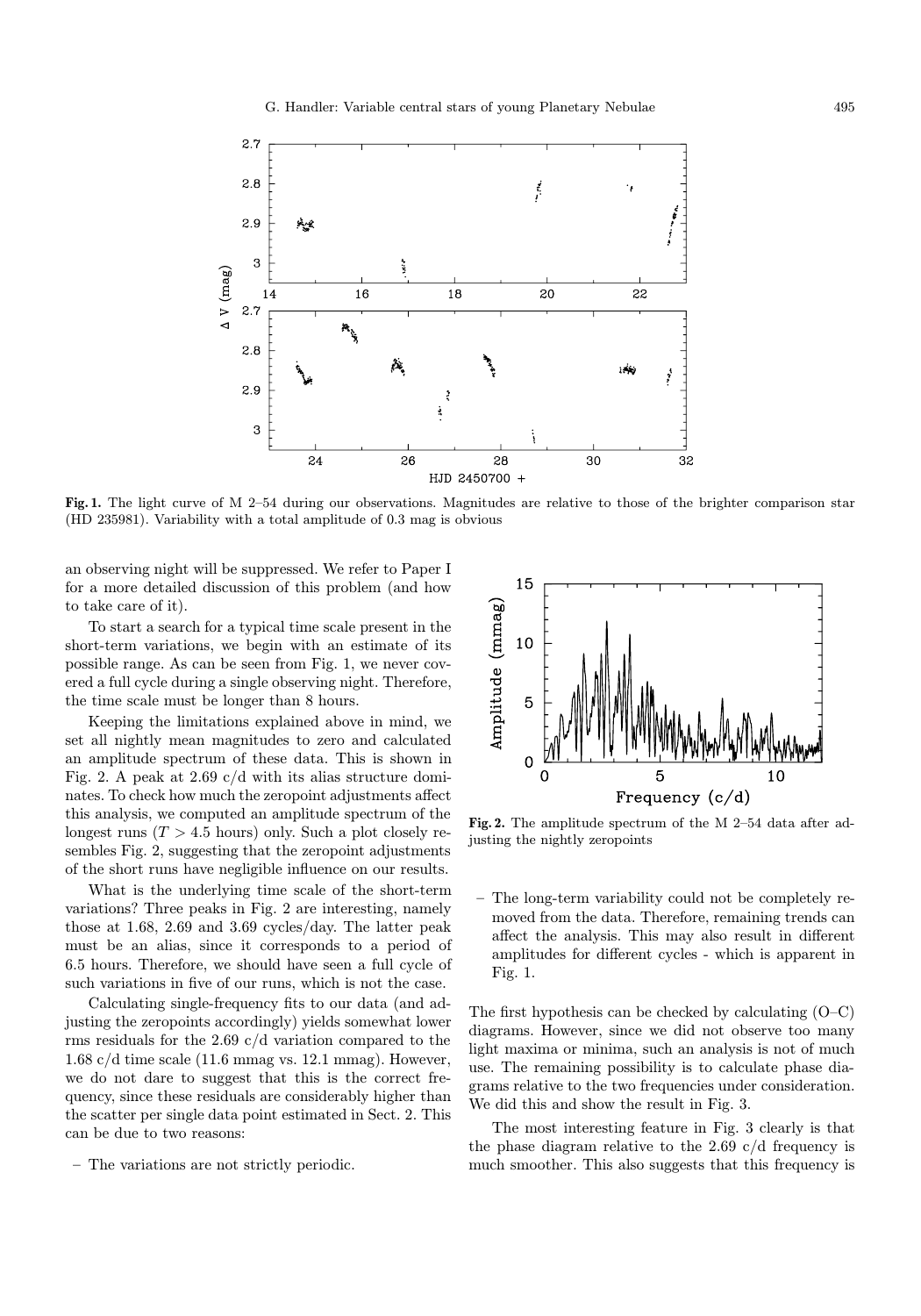

Fig. 3. Upper panel: a phase plot of the adjusted M 2–54 data relative to a frequency of 1.68 c/d. Lower panel: the same, but relative to the 2.69 c/d frequency

more likely to correspond to the correct time scale of the short-term light variations of M 2–54.

To summarize the results of our light-curve analysis, the variability of M 2–54 is quite similar to that of HD 35914 (Paper I). Two time scales are present: apparently non-periodic variations of the mean magnitude with a time scale of days plus quasiperiodic variability with a time scale of several hours. The latter time scale is most likely about 8.9 hours, but a 14.3-hour modulation cannot be ruled out.

## 4. HIPPARCOS photometry

M 2–54 was also a target observed by the HIPPARCOS satellite (ESA 1997) and found to be variable. Consequently, these observations may be helpful to constrain the time scale of the light variations of the central star. However, the mean standard deviation of these measurements is more than 0.06 mag per single data point, an order of magnitude higher than the accuracy of our photometric data. For that reason and because of the time distribution of the HIPPARCOS observations one must again be careful when analysing these data.

We first examined the results of the 117 accepted transits. From these data, one extreme outlier (more than 1 mag brighter than the average HIPPARCOS magnitude) and another point with a standard deviation larger than 0.15 mag were rejected. For the given time distribution of the data, we then created data sets consisting of random noise with the same standard deviation as the HIPPARCOS photometry. Both the original and the randomized data were then Fourier analysed. The result is displayed in Fig. 4.



Fig. 4. Upper panel: the amplitude spectrum of the HIPPARCOS photometric data of M 2–54. Lower panel: an amplitude spectrum of a random data set, sampled exactly as the HIPPARCOS data and having the same standard deviation

The amplitude spectra shown in Fig. 4 supported by some more simulations (e.g. Fourier spectra of zeropoint adjusted data or data with artificially introduced variations) imply that the quality and the quantity of the HIPPARCOS observations are unfortunately too low to be of help in determining secure time scales of light variation of M 2–54. We note that the amplitude of the signal we found in our data was 12 mmag, much smaller than the noise level in the HIPPARCOS data.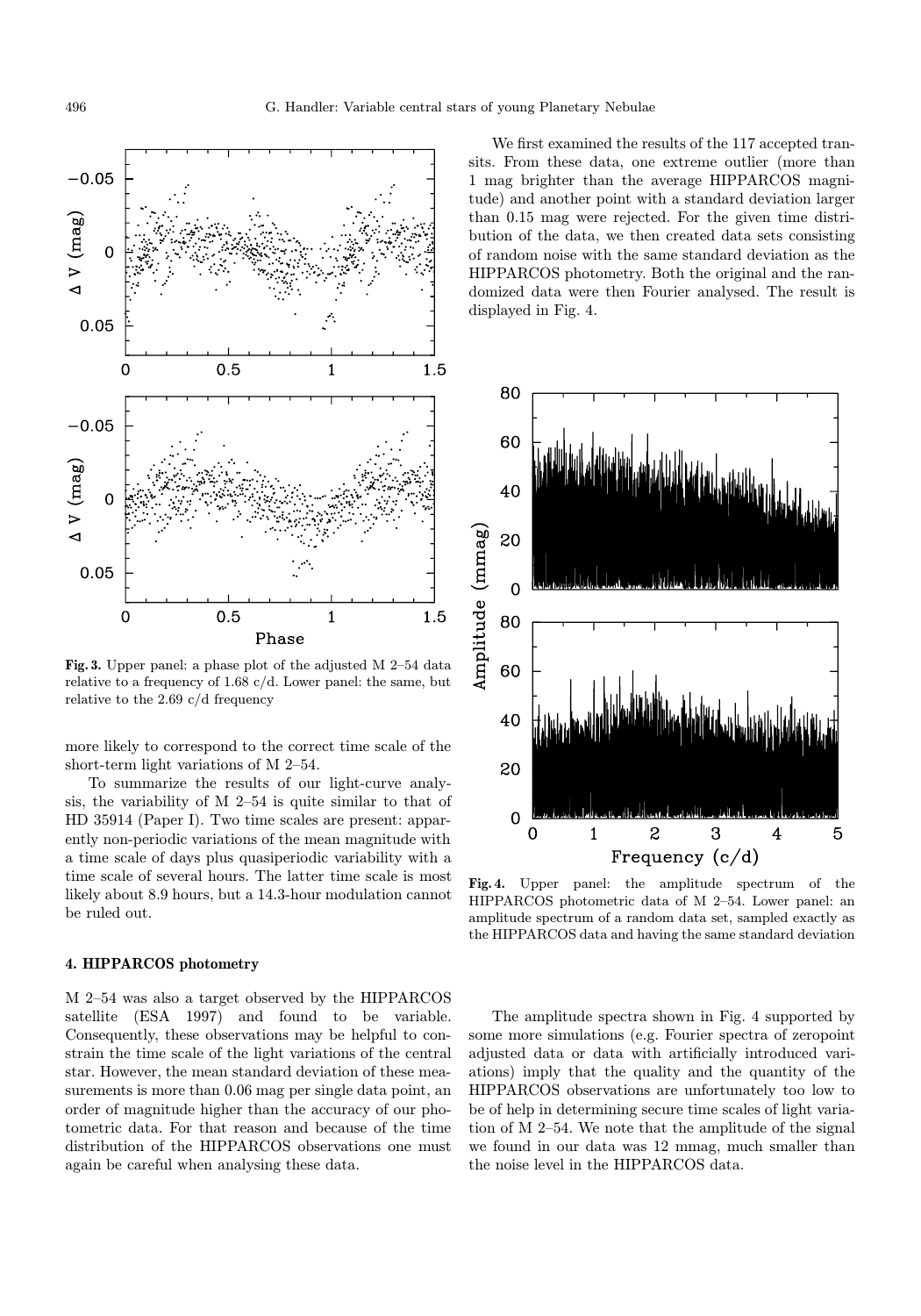#### 5. Discussion

To examine the physical reason of the variability of M 2–54 (following the discussion in Paper I), we first need to estimate the star's position in the HR Diagram. We start with its effective temperature.

Two indirect determinations are available: using a modified Stoy method, Kaler (1983) suggested that the effective temperature of M 2–54 is around 30 000 K. Stasińska et al. (1997) derived a Zanstra temperature of 20 000 K. Consequently, we adopt  $T_{\text{eff}} = 25000 \pm 5000$  K.

Turning to mass and luminosity, we make use of the results of Stasińska et al. (1997), who list  $M_* = 0.563 M_{\odot}$ for M 2–54. Inserting this and the effective temperature above into the evolutionary tracks of Schönberner (1983), one obtains  $log L = 3.56$ . Since Stasinska et al. (1997) did not give any error estimates for their derived parameters, we assume an error size of  $\pm 0.2$  in log L. Combining all the estimates, one obtains  $R_* = 3.2 \pm 1.5 R_{\odot}$ .

Since we do not have time-series spectroscopic data of M 2–54 available, we cannot examine a binary hypothesis here. However, it is possible to say something about a spot hypothesis. With the parameters inferred above, the critical rotation period, which can be calculated as

$$
P_{\rm crit} = \frac{2\pi R_{\rm eq}^{3/2}}{(GM)^{1/2}},\tag{1}
$$

where  $R_{\text{eq}}$  is the equatorial radius of the star  $(R_{\text{eq}} =$ 1.5  $R_*$ ), becomes  $39^{+30}_{-24}$  hours for M 2–54. Only by assuming an 14.3 hour modulation to be correct and only by adopting the lower limit of the critical rotation period a spot hypothesis becomes feasible; it is therefore unlikely. Still, we cannot rule it out, as we did for HD 35914.

If we assume wind variability to be the cause for the short-term light variations and if we assume that the mechanism causing it is the same than for hot massive stars, we would expect the time scale to be correlated with the stellar rotation period as well (e.g. see Kaper et al. 1996). Consequently, this hypothesis is also only possible with improbable assumptions, just as the spot hypothesis. On the other hand, both ideas may explain the long-term variations in M 2–54 (and HD 35914).

The only remaining possibility for the short-term light variations is that they originate from stellar pulsations. We again follow the methods applied in Paper I to examine its feasibility. First, we calculate the pulsation "constant" Q for the two possible periods recovered in the frequency analysis. If the 14.3 hour period is correct, one obtains  $Q =$  $0.078_{-0.034}^{+0.124}$  while for the 8.9 hour period  $Q = 0.049_{-0.022}^{+0.076}$ is found. We note that the large upper limits originate from error propagation of our inferred stellar parameters - which we consider to be very conservative.

Now we make use of Gautschy's (1993) pulsational model calculations for post-AGB objects. In his models the radial fundamental mode as well as the first overtone are pulsationally unstable at  $T_{\text{eff}}$  around 25 000 K. Since

his models are for  $M = 0.84$   $M_{\odot}$ , we cannot directly take the periods, but we can compare the pulsation "constants" with those derived above. The models yield  $Q = 0.06$  d for the fundamental mode and  $Q = 0.04$  d for the first radial overtone. This is in good agreement with the pulsation "constants" derived from the observations. Hence, it is also the most consistent explanation of the short-term variations of M 2–54.

#### 6. Summary and conclusions

We carried out a time-series photometric study of the variable central star of the young Planetary Nebula M 2–54. The behaviour of this object is strikingly similar to that of the best studied representative of this class of variable star, HD 35914, the central star of IC 418. The similarity between M 2–54 and HD 35914 strongly suggests that the physical reason causing the variations is the same.

Our light-curve analysis showed that slow, apparent nonperiodic, light variations with a time scale of days and short-term variability with a time scale of several hours is present in M 2–54. More specifically, the faster variations are (quasi)periodic with a time scale of either 8.9 or 14.3 hours. We cannot definitely distinguish between these two possibilities because of aliasing ambiguities.

While the long-term variations of M 2–54 may be explained by both a spot or a wind-variation hypothesis, the short-term variations are most likely due to stellar pulsation, suggesting that we are in the presence of a new class of pulsating star.

However, further work is needed to confirm or reject this claim. Observationally, the temporal behaviour of a number of central stars with well-known basic parameters, e.g. from model atmosphere analysis (e.g. Méndez et al. 1992) should be studied in more detail. Multisite observing campaigns (which do not require more than two or three sites well separated in longitude) during a time span of several weeks need to be undertaken. Besides timeseries photometry, spectroscopic investigations would be very useful.

On the theoretical side, pulsational stability analysis, similar to that of Gautschy (1993) is required for a set of models of different mass and chemical composition. Close collaborations between theorists and observers are important for these stars being investigated in a satisfying manner.

Acknowledgements. This work was partially supported by the Austrian Fonds zur Förderung der wissenschaftlichen Forschung under grant S–7304. The author thanks S. Zola, J. Krzesiński and W. Ogloza for attempting to obtain data of M 2–54 in the same period of time as ours (and deeply regrets their bad luck with weather). The referee is thanked for constructive criticism which helped to improve the quality of this paper.